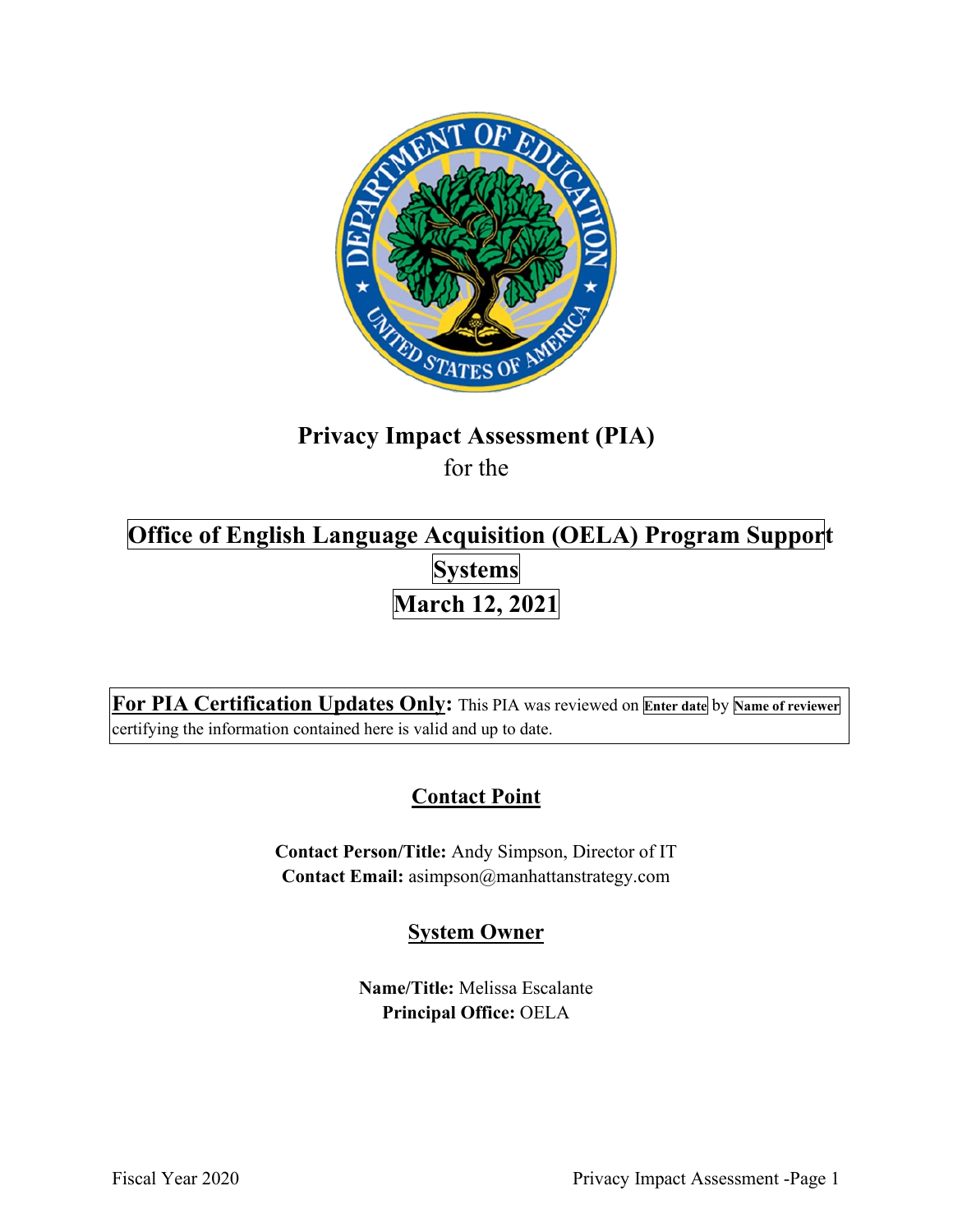*Please complete this Privacy Impact Assessment (PIA) on how personally identifiable information (PII) is collected, stored, protected, shared, and managed electronically by your system. You may wish to consult with your ISSO in completing this document. If a question does not apply to your system, please answer with N/A.* 

#### **1. Introduction**

 **1.1.** Describe the system including the name, acronym, and a brief description of the program or purpose for the system.

or purpose for the system.<br>The U.S. Department of Education's (Department) Office of English Language Acquisition (OELA) uses two information systems to fulfill its mission for our English learner stakeholders. The National Clearinghouse for English Language Acquisition (NCELA), serves and supports our external stakeholders and the Knowledge Management System (KMS), serves our program grantees. Since the two systems support OELA's overall objectives and present similar privacy risks, both systems are assessed in this document.

 OELA system 1, NCELA, is a public-facing information system that includes a website the Elementary and Secondary Education Act (ESEA), to support OELA. NCELA supports the dissemination of resources for state-level administrators of Title III proficiency. along with software, hardware, and a database, authorized by Section 3202 of Title III of collects, coordinates, and disseminates a broad range of research and resources in support of an inclusive approach to high-quality education for English learners (ELs). NCELA programs. In addition to State Education Agency (SEA) coordinators, NCELA serves other stakeholders involved in EL education, including teachers and other practitioners, parents, university faculty, administrators, and federal policymakers. The purpose of NCELA is to help increase state capacity to assist districts and schools in improving EL student performance, language instruction educational programs, and English language

 conferences. In addition, the system contains point of contact information for the Title III register for newsletters and includes a "Contact Us" form to allow users to ask general The NCELA website includes the Department's contact information (e.g., phone, email), including staff names, an interface for users to submit remote learning resources, questions, comments, and feedback, as well as register for newsletters, search for resources using resource library, access factsheets, and access artifacts from meetings and state coordinators. The NCELA website utilizes Constant Contact to allow users to questions or receive assistance from the NCELA team. Constant Contact is a third-party servicer that supports the Department by distributing a newsletter using an email list.

 OELA system 2, the Knowledge Management System (KMS), is an information system that helps OELA to further its mission to promote EL achievement along with the publicfacing NCELA system. The KMS system is a password protected system used only by OELA's program officers and grant directors. The system provides a place to allocate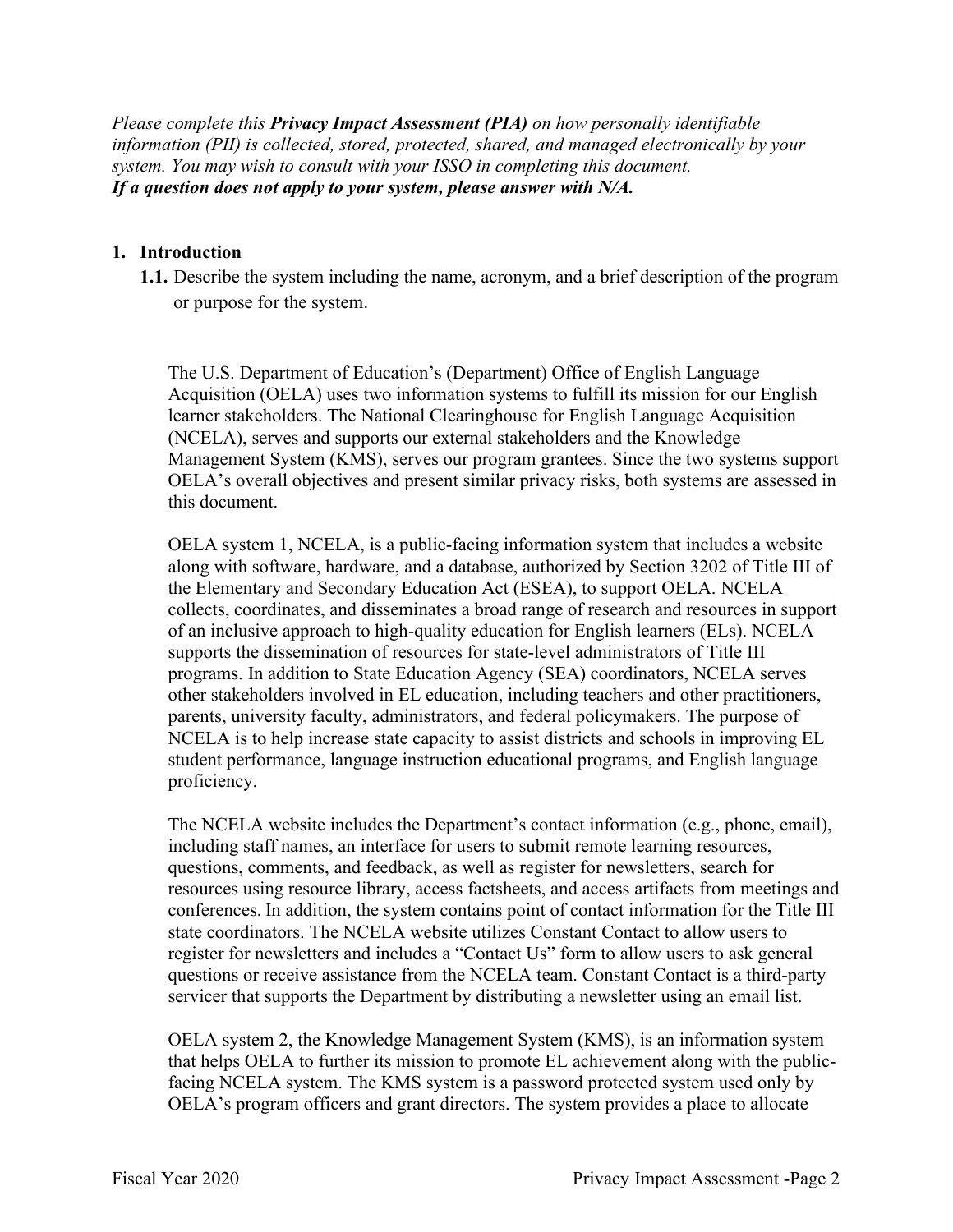budget, monitor performance, and generate reports. Grantees (the legal entity to which a grant is awarded and that is accountable to the Federal Government for the use of the funds provided) log in to the system to submit grant performance documentation, interact interact with each other. They are related as they support OELA objectives. with peers through discussion board, and access resources. NCELA and KMS do not

**1.2.** Describe the purpose for which the personally identifiable information (PII)<sup>1</sup> is collected, used, maintained, or shared.

#### **NCELA**

#### Contact Us Form

 The Department collects name and contact information from the public through a website and sent to the NCELA project team. web form when users elect to contact OELA. An email is then generated by the

website and sent to the NCELA project team.<br>Purpose: This information is collected so that the project team can answer questions or provide general help about NCELA.

#### Title III Office Contact Information

 The Department collects contact information for state-level administrators through the data from each of the SEAs. Consolidated State Performance Report (CSPR). CSPR data is self-reported performance

data from each of the SEAs.<br>Purpose: Title III grantee office contact's name and contact information is collected in The Title III SEA contact information is provided on each of the SEA's public websites. order to communicate with the grantees and the information made available to the public. The Department simply provide the same information in a consolidated location.

#### Constant Contact – Email List Subscription Signup Form

service used to send mass communications to lists of subscribers. Visitors may provide contact information to Constant Contact, an email marketing

service used to send mass communications to lists of subscribers.<br>Purpose: Visitors' contact information is collected on the NCELA website Nexus Newsletter via email. through an embedded form provided by Constant Contact to sign up to receive the

place of birth, mother's maiden name, etc. OMB Circular A-130, page 33 <sup>1</sup> The term "personally identifiable information" refers to information which can be used to distinguish or trace an individual's identity, such as their name, social security number, biometric records, etc. alone, or when combined with other personal or identifying information which is linked or linkable to a specific individual, such as date and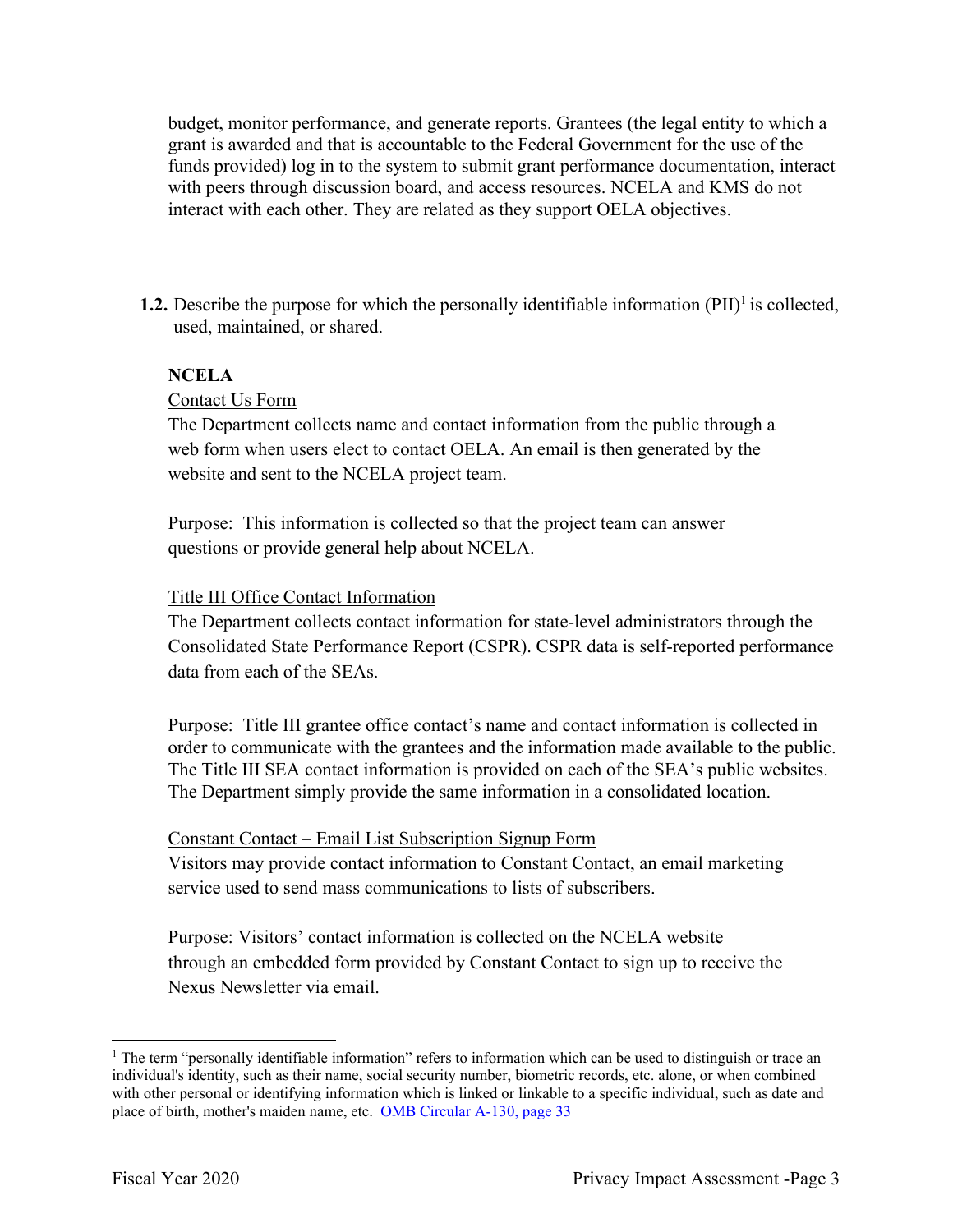Grant Application

application process through the G5 system @ www.G5.ed.gov The grant application provides information about the entity and a point of contact for the application. The information shown in the Grant Application documents, is collected through the grant application process. The Department collects the data through the

application process through the G5 system @<www.G5.ed.gov><br>Purpose: The grantee office project director's name and contact information is collected in order to communicate with grantees. NCELA links to the [OELA.ed.gov](https://OELA.ed.gov) grants webpage that provides the information approved for public dissemination.

## **KMS**

The system collects name and contact information from grantee points of contact.

 Purpose: Grantees provide this information so they can log in to the system with email peers through discussion board, and access resources that are specific to each program. address and password to submit quarterly grant performance documentation, interact with

**1.3.** Is this a new system, or one that is currently in operation?

Currently Operating System

**1.4.** Is this PIA new, or is it updating a previous version?

## New PIA

 time that KMS has undergone an ATO review. A new PIA is created to include NCELA NCELA did not require a PIA during the FY19 and FY20 assessment. This is the first and KMS.

**1.5.** Is the system operated by the agency or by a contractor?

## **Contractor**

**1.5.1.** If the system is operated by a contractor, does the contract or other acquisitionrelated documents include privacy requirements?

 $\Box N/A$ 

Yes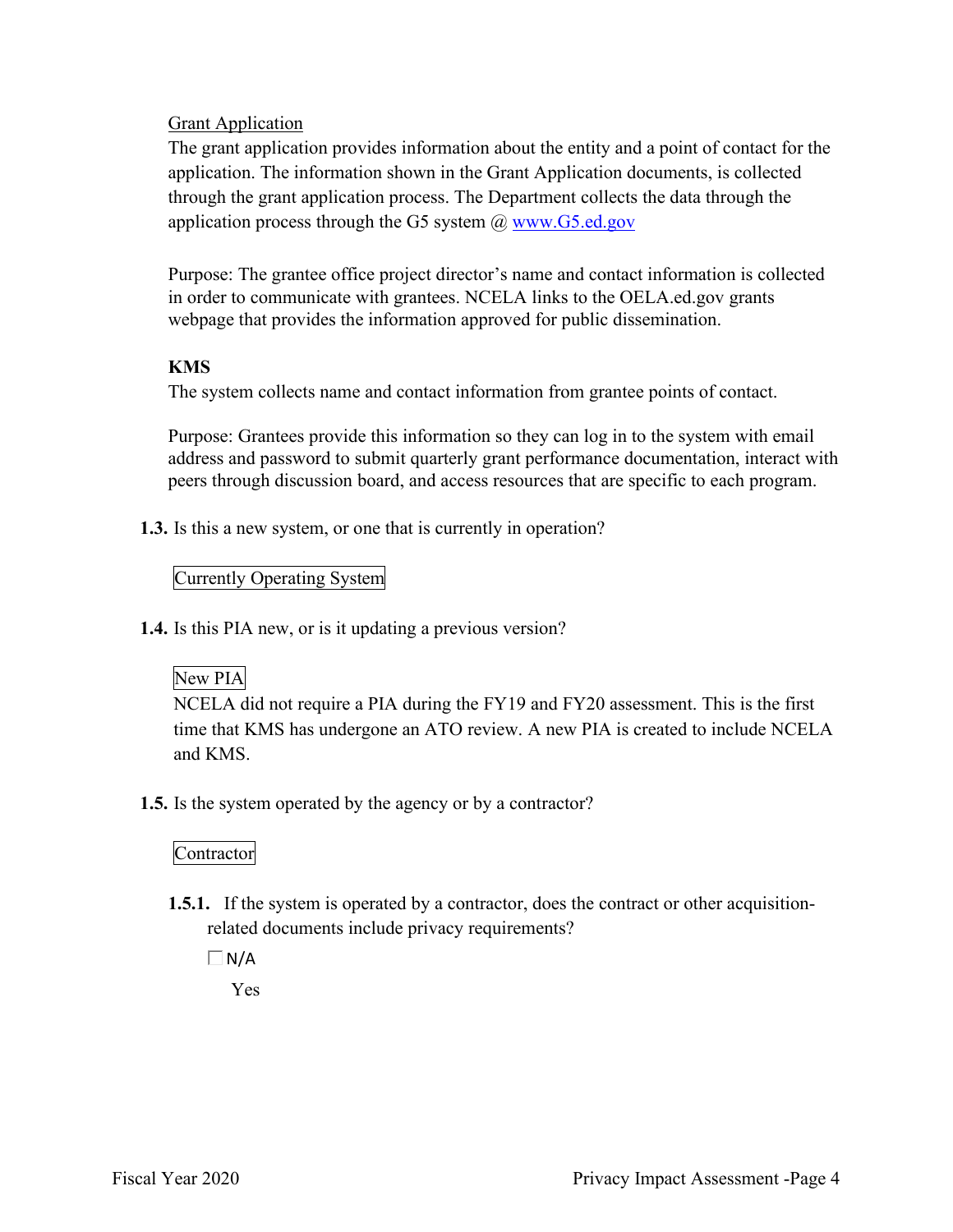## **2. Legal Authorities and Other Requirements**  *If you are unsure of your legal authority, please contact your program attorney.*

**2.1.** What specific legal authorities and/or agreements permit and regulate the collection and use of data by the system? Please include name and citation of the authority.

NCELA and KMS are authorized by 20 U.S.C. 6301 section 3131(c)(1)(C) of the Elementary and Secondary Education Act of 1965 as amended by the Every Student Succeeds Act, and in accordance with the Government Performance Results Act of 1993, Section 4 (1115). ESEA law authorizes the systems and allows for EL information dissemination.

The Education Department General Administrative Regulations (EDGAR), 34 CFR 75.253 and 34 CFR 75.104, requires those applying for grants to comply with the Department's procedural requirements on the submission of applications. 34 CFR 75.253 and 75.104 authorizes the collection of grant point of contact information.

## **SORN**

**2.2.** Is the information in this system retrieved by an individual's name or personal identifier such as a Social Security Number or other identification?

## No

**2.2.1.** If the above answer is **YES,** this system will need to be covered by Privacy Act System of Records Notice(s)  $(SORN(s))$ .<sup>2</sup> Please provide the SORN name, number, Federal Register citation and link, or indicate that a SORN is in progress.

 $\overline{M}$  N/A

The information is not retrieved by an identifier.

 **2.2.2.** If the above answer is **NO**, explain why a SORN was not necessary. For Department, etc. example, the information is not retrieved by an identifier, the information is not maintained in a system of records, or the information is not maintained by the

 $\overline{\triangleright}$  N/A

.

access and correct any PII maintained by ED. https://connected.ed.gov/om/Documents/SORN-Process.pdf<br>Fiscal Year 2020 Privacy Impact Assessment -Page 5  $2$  A System of Records Notice (SORN) is a formal notice to the public that identifies the purpose for which PII is collected, from whom and what type of PII is collected, how the PII is shared externally (routine uses), and how to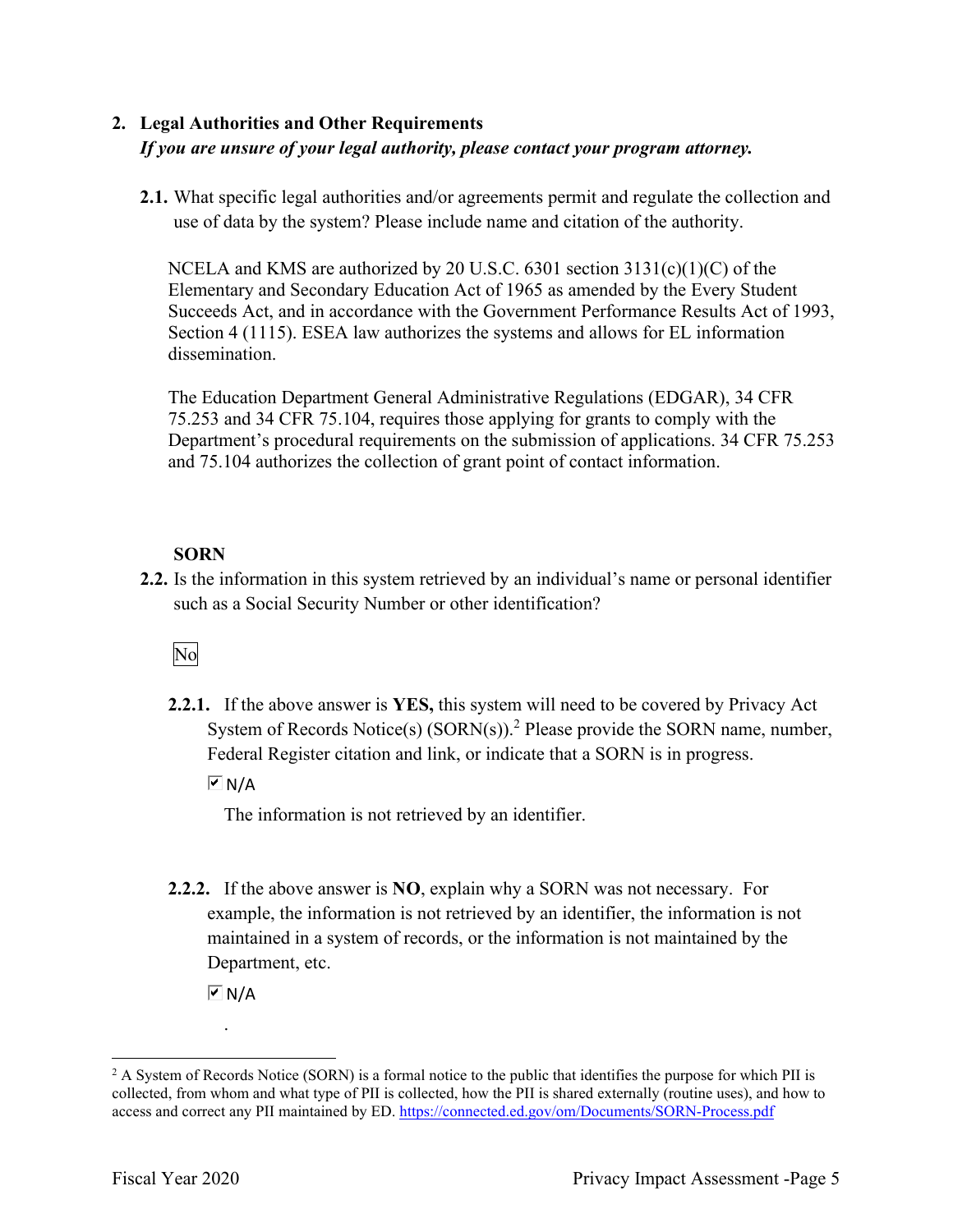#### **Records Management**

**If you do not know your records schedule, please consult with your records liaison or send an email to [RMHelp@ed.gov](mailto:RMHelp@ed.gov)** 

 **2.3.** What is the records retention schedule approved by National Archives and Records Administration (NARA) for the records contained in this system? Please provide all relevant NARA schedule numbers and disposition instructions.

## **NCELA and KMS**

Database backups and log files are stored on Box.com for Government, a secure cloud storage solution that is compliant to standards like Box FedRAMP, ITAR, EAR, DoD SRG L4, ISO 27018, HIPAA, and IRS-1075 with a 3-year retention policy as per General Records Schedule (GRS) 3.1, item 020. Code versions are stored in Git, source control tool Electronic documents or other records are stored on the Department's internal SharePoint system with a 5-year retention policy as per the Department's Records Schedule 66. Grant-related records are retained 10 years after related grant is closed as per GRS 1.2, item 020.

**2.4.** Is the PII contained in this system disposed of appropriately, and in accordance with the timelines in the records disposition schedule?

Yes

## **3. Characterization and Use of Information**

#### **Collection**

**3.1.** List the specific PII elements (e.g., name, email, address, phone number, date of birth, Social Security, etc.) that the system collects, uses, disseminates, or maintains.

#### **NCELA**

# Contact Us Form <https://ncela.ed.gov/contact>

Full name and email address of the general public submitting a form.

#### Title III Office Contact Information

 Grantees' point of contact information: first name, last name, grantee organizations' name, organization address, organization phone, and email address.

Constant Contact – Email List Subscription Signup Form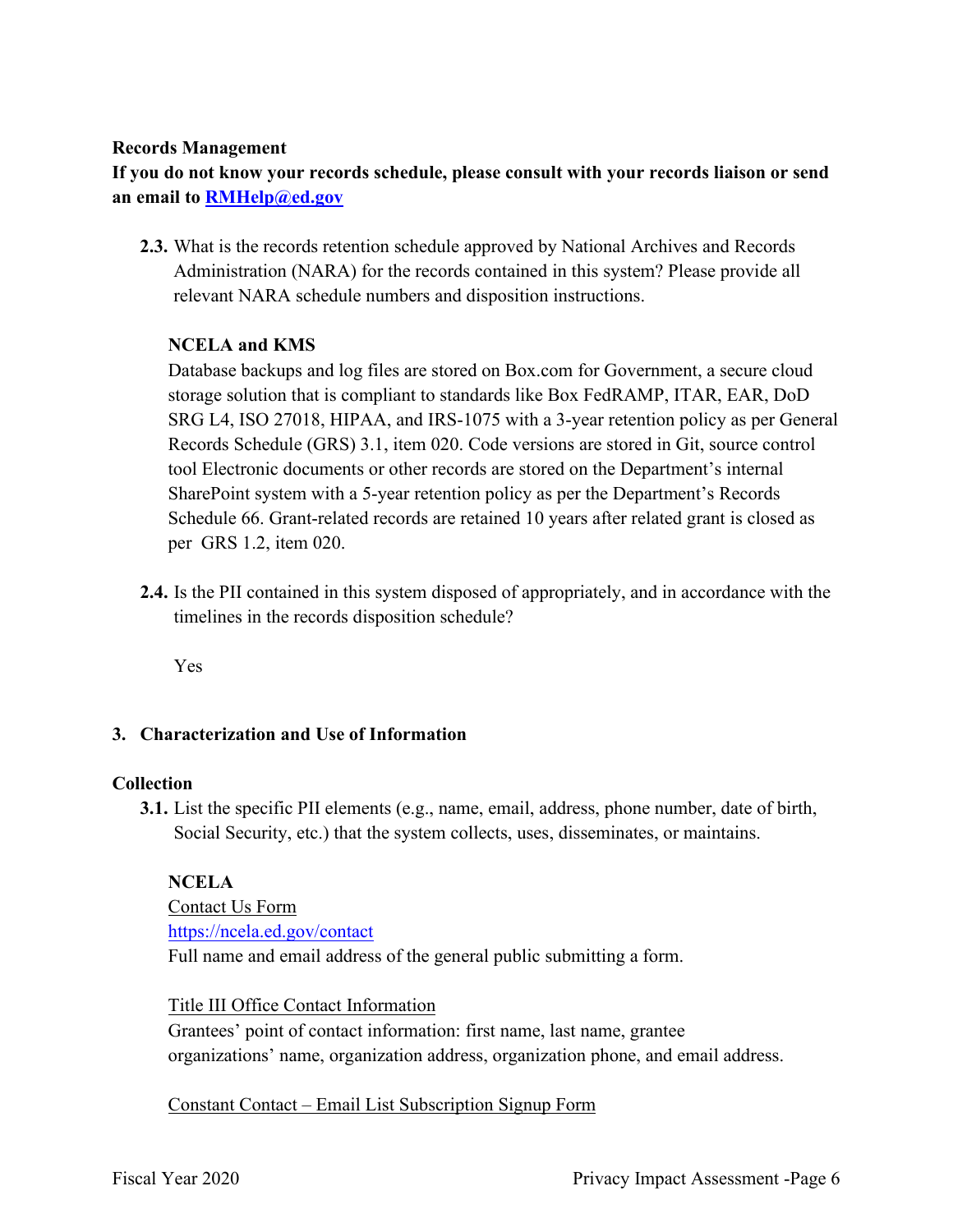#### <https://ncela.ed.gov/ncela-nexus>

Email address of individuals who wish to receive a newsletter.

#### Grant Application

#### <https://ncela.ed.gov/files/uploads/47/T365Z120011.pdf>

Grantee project director's contact information: first name, last name, organization, organization address, organization phone, email address.

## **KMS**

Grantees' point of contact's first name, last name, and email address. The KMS system utilizes ASP.NET Identity for User Management, including Authentication and Authorization. ASP.NET Identity is a proven software library provided by Microsoft. This framework manages user credentials. No passwords are stored in the system.

Password hashes are stored and encrypted with a Salt as per OWASP specifications. Password hashes are a one-way encryption scheme and cannot be reversed.

**3.2.** Does the system collect only the minimum amount required to achieve the purpose stated in Question 1.2?

## Yes

#### **NCELA**

#### Contact Us Form

The current contact form requires the submitter to provide first name, last name, and email address. This is the minimum contact information needed to respond to respond to the contact request.

#### Title III Office Contact Information

The information is publicly available on each of the states' State Education Agency website. State's provide this information; it is posted on the NCELA website for easy access should the user want to reach out to the SEA's.

#### Constant Contact – Email List Subscription Signup Form

Only an email address is required to subscribe to the email-based newsletter system. First, last name, are optional/voluntary.

#### **Grant Application**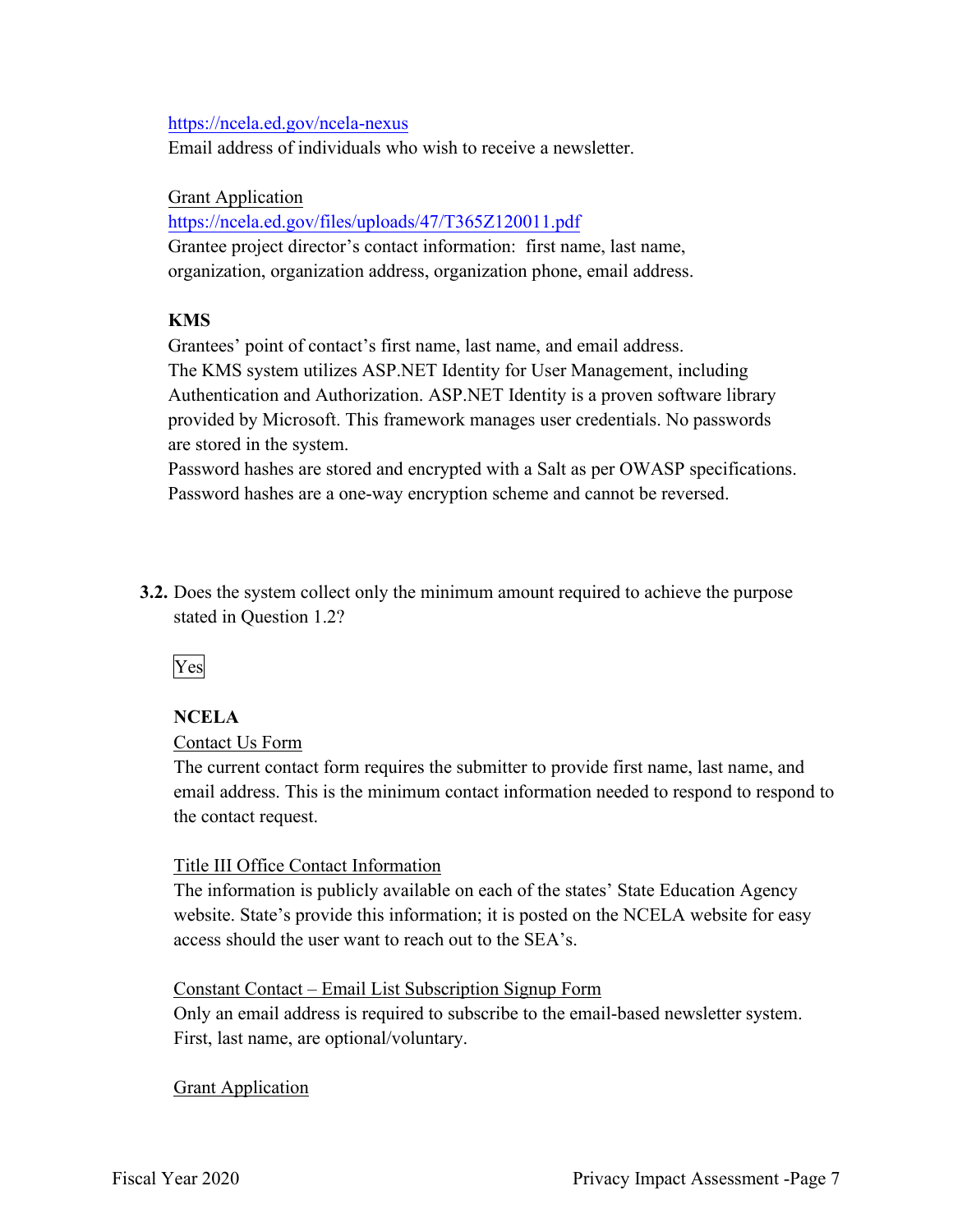Yes, the information is collected through the grantee applications submitted during each grant competition as required by EDGAR 34 CFR 75.253 and34 CFR 75.104. All of the information is vetted and approved for public consumption and posted on the [OELA.ed.gov](https://OELA.ed.gov) website. <https://www2.ed.gov/about/offices/list/oela/programs.html>

## **KMS**

 A grantee's first name, last name, and email address are the minimum information discussion board, and access resources. required to submit grant performance documentation, interact with peers through

**3.3.** What are the sources of PII collected (e.g., individual, school, another agency, commercial sources, etc.)?

## **NCELA**

 Source: Individual who wishes to contact OELA. Contact Us Form <https://ncela.ed.gov/contact>

Title III Office Contact Information

The information is publicly available on each of the states' State Education Agency website.

<https://ncela.ed.gov/t3sis/Alabama.php>

Source: Each of the states' State Education Agency website provides basic contact information for user to submit inquiries. .

 Source: Individual who wishes to be sent a newsletter. Constant Contact – Email List Subscription Signup Form <https://ncela.ed.gov/ncela-nexus>

Grant Application – The information is collected per 34 CFR 75.253 and34 CFR 75.104 in the Grant Application documents. <https://ncela.ed.gov/files/uploads/47/T365Z120011.pdf> Source: Publicly available Grant Application documents.

## **KMS**

 Source: Grantee point of contact. <https://kms.manhattanstrategy.com/grantadmin>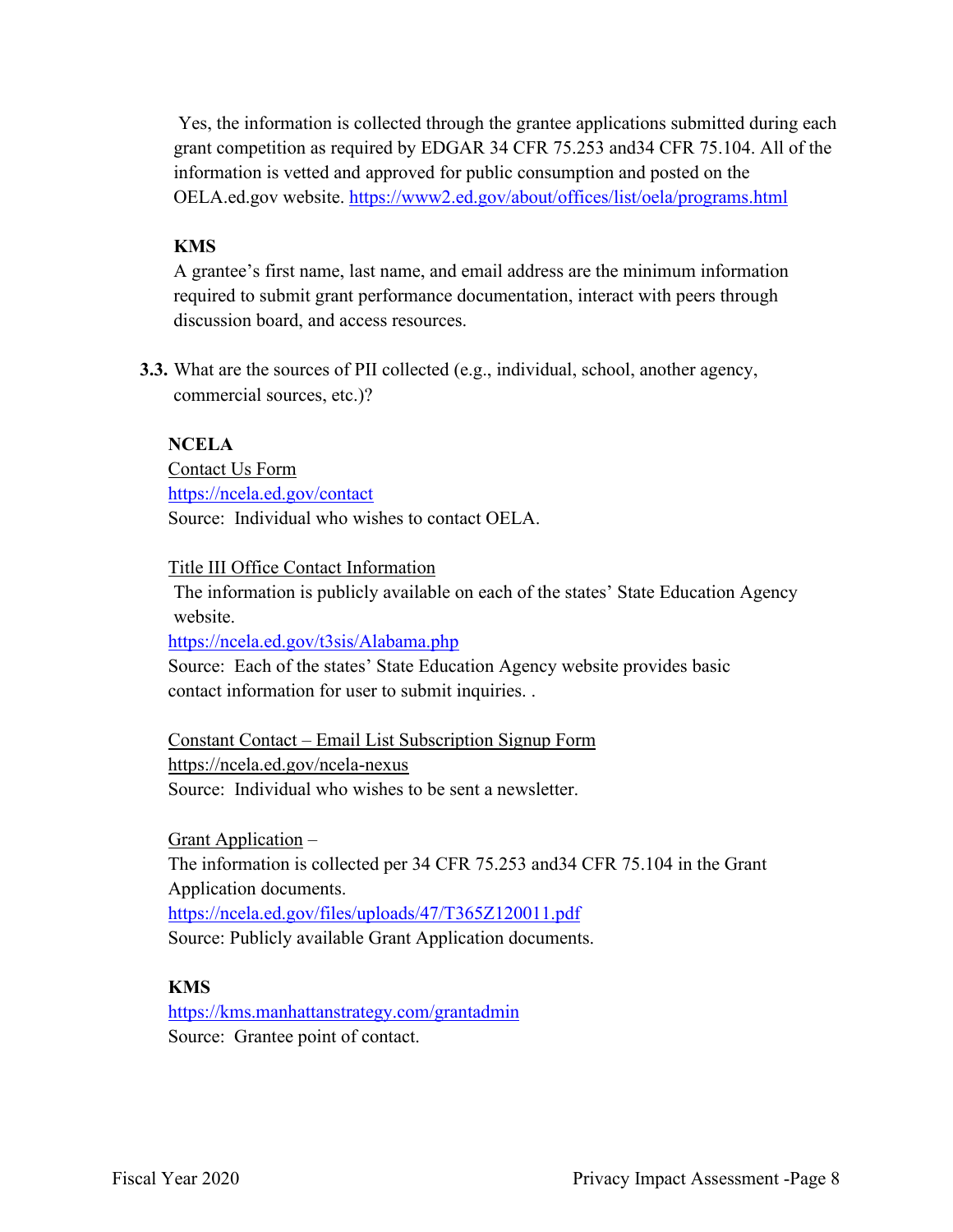**3.4.** How is the PII collected from the stated sources listed in Question 3.3 (e.g., paper form, web page, database, etc.)?

## **NCELA**

Contact Us Form <https://ncela.ed.gov/contact> Collection Method: This information is collected via an online form on a webpage.

Title III Office Contact Information

<https://ncela.ed.gov/t3sis/Alabama.php>

 Collection Method: The Department collects the state data through the CSPR). CSPR data is self-reported performance data from each of the SEAs. The SEA contact information is provided on the SEA's public-facing website.

Constant Contact – Email List Subscription Signup Form

https://ncela.ed.gov/ncela-nexus

Collection Method: Embedded form provided by Constant Contact and visible on the NCELA website.

Grant Application

<https://ncela.ed.gov/files/uploads/47/T365Z120011.pdf>

Collection Method: The Department collects the data through the CSPR). CSPR data is self-reported performance data from each of the SEAs.

## **KMS**

<https://kms.manhattanstrategy.com/grantadmin>

Collection Method: This information is collected from an online form on a webpage. The information is collected through the grantee applications submitted during each grant competition. All of the information is vetted and approved for public consumption and posted on the [OELA.ed.gov](https://OELA.ed.gov) website:

<https://www2.ed.gov/about/offices/list/oela/programs.html>

**3.5.** How is the PII validated or confirmed to ensure the integrity of the information collected?<sup>3</sup> Is there a frequency at which there are continuous checks to ensure the PII remains valid and accurate?

and communication with the individual whose information it is. <sup>3</sup> Examples include restricted form filling, account verification, editing and validating information as it's collected, and communication with the individual whose information it is.<br>Fiscal Year 2020 Privacy Impact Assessment -Page 9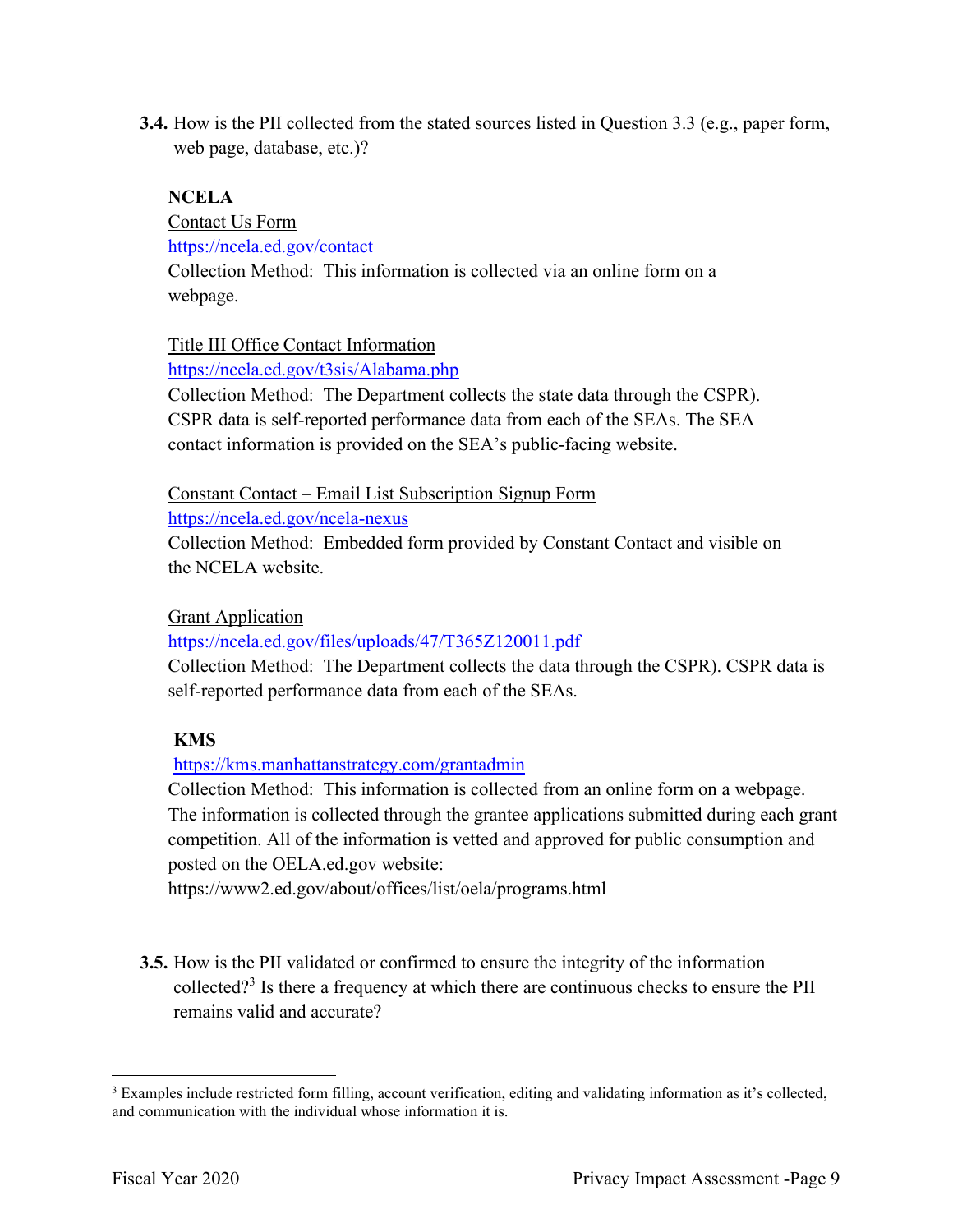## **NCELA**

## Contact Us Form

No validation is necessary for this information, as it is only an email contact form. The individual provides the information themselves. If a person requests help and does not get it because they provided incorrect information, they can resubmit a form.

## Title III Office Contact Information

This information is publicly available, the SEA's are responsible for updating their information. We do not provide notice because we do not collect the information. The information is approved for public consumption and posted on the [OESE.ed.gov](https://OESE.ed.gov) website: <https://oese.ed.gov/offices/office-of-formula-grants/school-support-and>accountability/english-language-acquisition-state-grants/

## Constant Contact – Email List Subscription Signup Form

Users are able to enter any first name, last name, and email address when signing up for the email subscriber list. The individual provides the information themselves. If a person requests a newsletter and does not get it because they provided incorrect information, they can resubmit request it again with the correct information.

## Grant Application

The information is collected through the grantee applications submitted during each grant competition. Grantees are responsible for updating any contact information through G5 on annual basis. The information is vetted and approved for public consumption and posted on the [OELA.ed.gov](https://OELA.ed.gov) website: <https://www2.ed.gov/about/offices/list/oela/programs.html>

## **KMS**

The information is collected through the grantee applications submitted during each grant competition. All the information is vetted and approved for public consumption and posted on the [OELA.ed.gov](https://OELA.ed.gov) website:

<https://www2.ed.gov/about/offices/list/oela/programs.html>

## **Use**

**3.6.** Describe how the PII is used to achieve the purpose stated in Question 1.2 above.

## **NCELA**

## Contact Us Form

This form allows OELA to provide assistance to website users via email.

## Title III Office Contact Information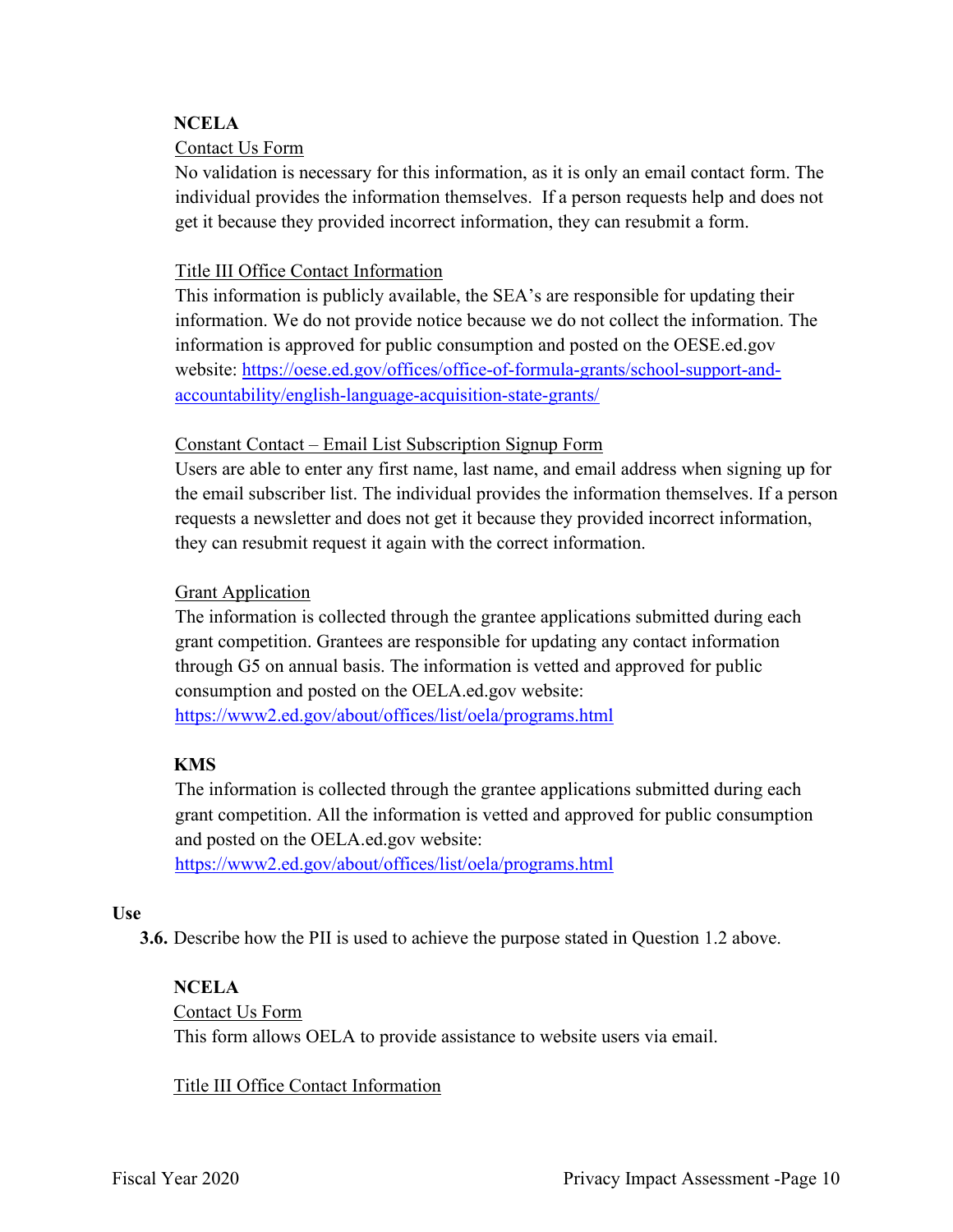a state's Title III Office. Contact information is provided to the user for ease of access should they need to contact

Constant Contact – Email List Subscription Signup Form

 This form allows OELA to disseminate information via email newsletter to keep the field informed of NCELA information, news, and announcements.

## Grant Applications

A project director's organization contact information is collected and displayed, per EDGAR 34 CFR 75.253 and34 CFR 75.104. The information is used to communicate with the grantees.

## **KMS**

 discussion board, and access resources specific to each program. A grantee's first name, last name, and email address are required to create accounts and log in to submit grant quarterly performance documentation, interact with peers through

**3.7.** Is the system using PII for testing/researching new applications or information systems prior to deployment or for training employees?

No

**3.7.1.** If the above answer is **YES,** what controls are in place to minimize the risk and protect the data?

 $\overline{M}$  N/A

Click here to enter text.

## **Social Security Numbers**

*It is the Department's Policy that, in order to collect Social Security Numbers, the System Owner must state the collection is: 1) authorized by law, 2) necessary for an agency purpose, and 3) there is no reasonable alternative.* 

 **3.8.** Does the system collect Social Security Numbers? Note that if the system maintains Social Security Numbers but does not explicitly collect them, answer 3.8.1 to address the purpose for maintaining them.

No

**3.8.1.** If the above answer is **YES**, explain the purpose for its collection, and how the SSN will be used.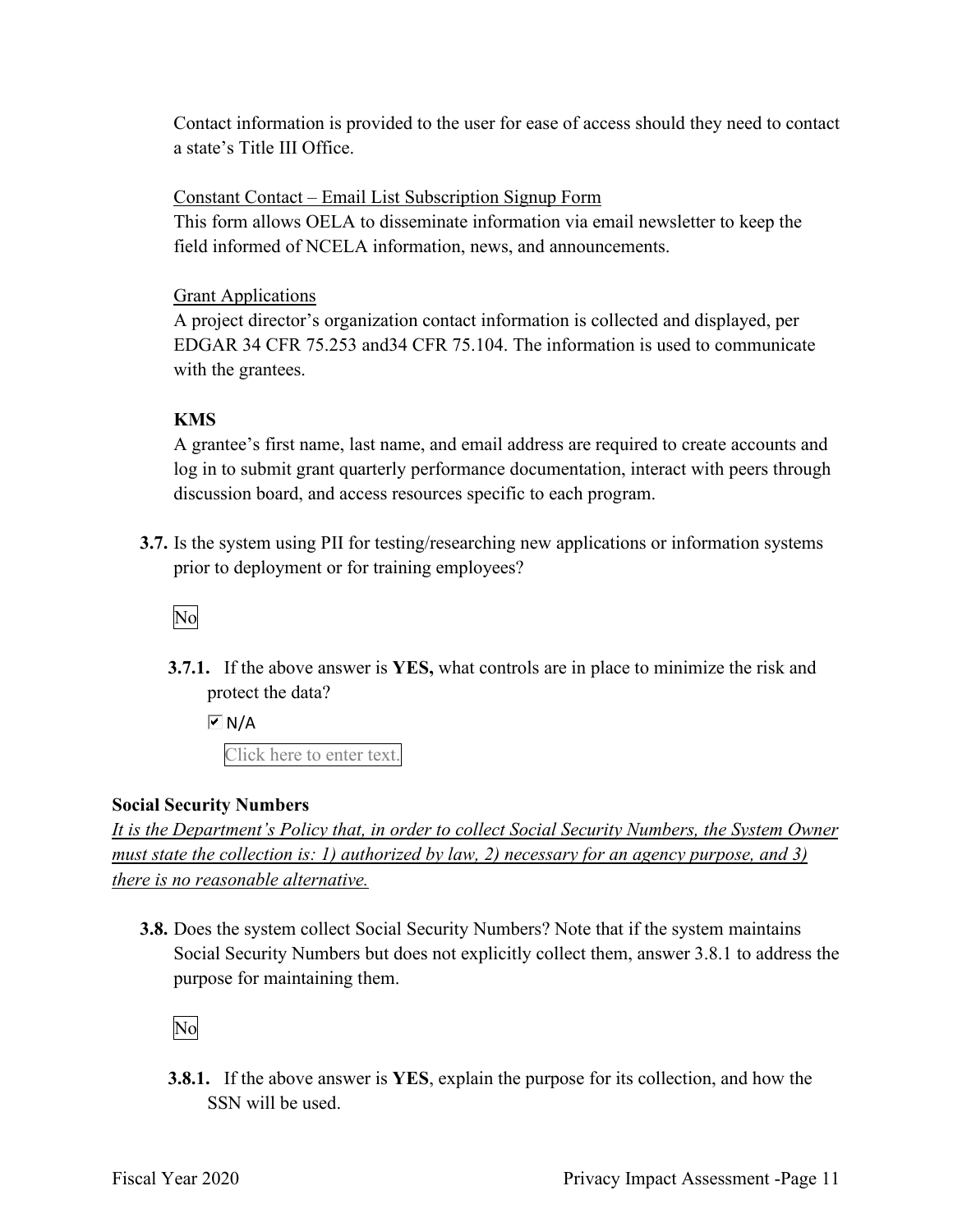

**3.8.2.** Specify any alternatives considered in the collection of SSNs and why the alternatives were not selected.



#### **4. Notice**

 public notice, such as a SORN, PIA,)? If notice is not provided, explain why not. **4.1.** How does the system provide individuals with notice about the collection of PII prior to its collection (e.g., direct notice, such as a Privacy Act Statement (if applicable) or

#### **NCELA**

#### Contact Us Form

The website has a Privacy Policy available from any page on the website. <https://ncela.ed.gov/ncela-privacy-policy>

Related section of privacy policy: Information Collected from Interactive Forms

 On some of our web pages we offer interactive forms that let you voluntarily submit personal information (such as your e-mail address, name, or organization). We will use all submitted information only for the purpose stated on the form (e.g. to collect your information in order to send publications you request). The information is only made available to NCELA staff or as required by law.

#### Title III Office Contact Information

This information is publicly available, the SEAs are responsible for updating their information. We do not provide notice because we do not collect the information.

#### Constant Contact – Email List Subscription Signup Form

The embedded sign-up form contains a notice of collection, shown below:

 By submitting this form, you are consenting to receive NCELA announcements, news, SafeUnsubscribe® link, found at the bottom of every email. Emails are serviced by Constant Contact. Our Privacy Policy. and resources from: National Clearinghouse for English Language Acquisition (NCELA), 4340 East-West Highway, Suite 1100, Bethesda, MD, 20814, US, [http://ncela.ed.gov.](http://ncela.ed.gov) You can revoke your consent to receive emails at any time by using the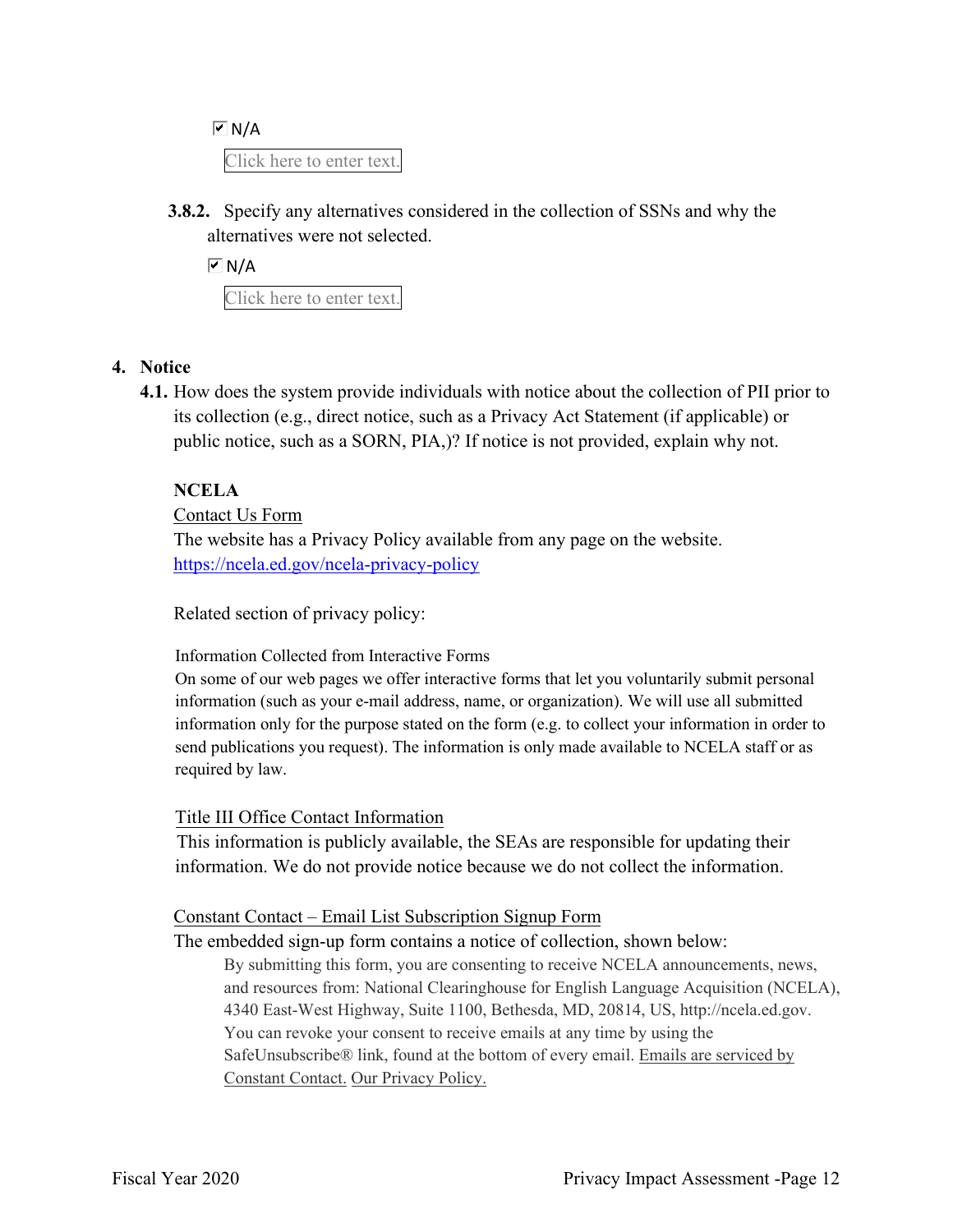Grant Application

 Grantees are responsible for updating any contact information through G5 on annual basis. Notice is provided to grantees in G5 @ [www.G5.ed.gov.](www.G5.ed.gov) **KMS** 

**4.2.** Provide the text of the notice or the link to the webpage where the notice is posted if notice is provided other than by SORN or PIA.

 $\Box$ N/A

**NCELA** Website: https://ncela.ed.gov/ncela-privacy-policy Constant Contact: https://www.constantcontact.com/legal/privacy-notice **KMS**: <https://ncela.ed.gov/ncela-privacy-policy>

**4.3.** What opportunities are available for individuals to consent to uses (including new uses of previously collected PII), decline to provide PII, or opt out of the project?

## **NCELA**

#### Contact Us Form

Users use the contact form to contact project staff with questions. The users enter their name and email address if they need an answer to their question. Users fill this information on their own.

#### Title III Office Contact Information

We do not have any control over consent, that under the domain of the SEA's.

#### Constant Contact – Email List Subscription Signup Form

Users may use the "unsubscribe" feature within Constant Contact or email the NCELA help desk to be removed from the email subscribers list.

#### **Grant Application**

Grantees provide consent at the point of grant application submission in the G5 system. This information is authorized per EDGAR 34 CFR 75.253 and34 CFR 75.104.

## **KMS**

 Grantees are required by EDGAR 34 CFR 75.253 and34 CFR 75.104, to submit information as part of the grant monitoring process. Grantees can update their contact information from the KMS website.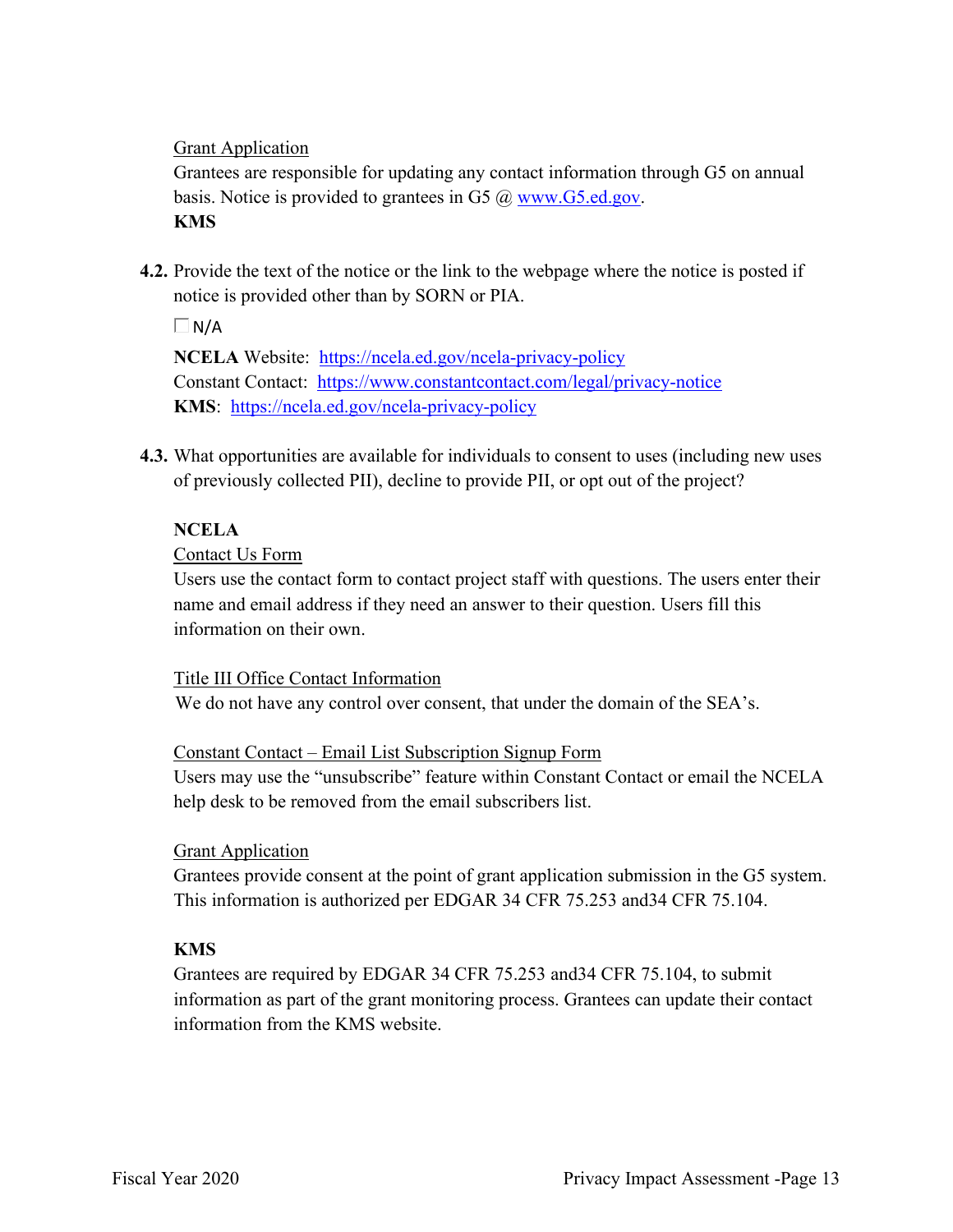are aware of and can consent to, where feasible, these changes? **4.4.** Is the notice referenced in Question 4.1 reviewed and revised when there are changes in the practice, policy, or activities that affect the PII and privacy to ensure that individuals

Yes

#### **5. Information Sharing and Disclosures**

#### **Internal**

 **5.1.** Will PII be shared internally with other ED principal offices? If the answer is **NO**, please skip to Question 5.4.

No

**5.2.** What PII will be shared and with whom?

 Click here to enter text.  $\overline{M}$  N/A

 organizations? **5.3.** What is the purpose for sharing the specified PII with the specified internal

 $\overline{M}$  N/A

Click here to enter text.

#### **External**

 school district, the public, etc.)? If the answer is **NO**, please skip to Question 6.1. **5.4.** Will the PII contained in the system be shared with external entities (e.g. another agency,



 **5.5.** What PII will be shared and with whom? List programmatic disclosures only.4 **Note: If you are sharing Social Security Numbers externally, please specify to whom and for what purpose**.

 $\overline{M}$  N/A

Click here to enter text.

<sup>&</sup>lt;sup>4</sup> If this information is covered by Privacy Act System of Records Notice (SORN) please list only relevant programmatic disclosures listed under the Routine Uses section.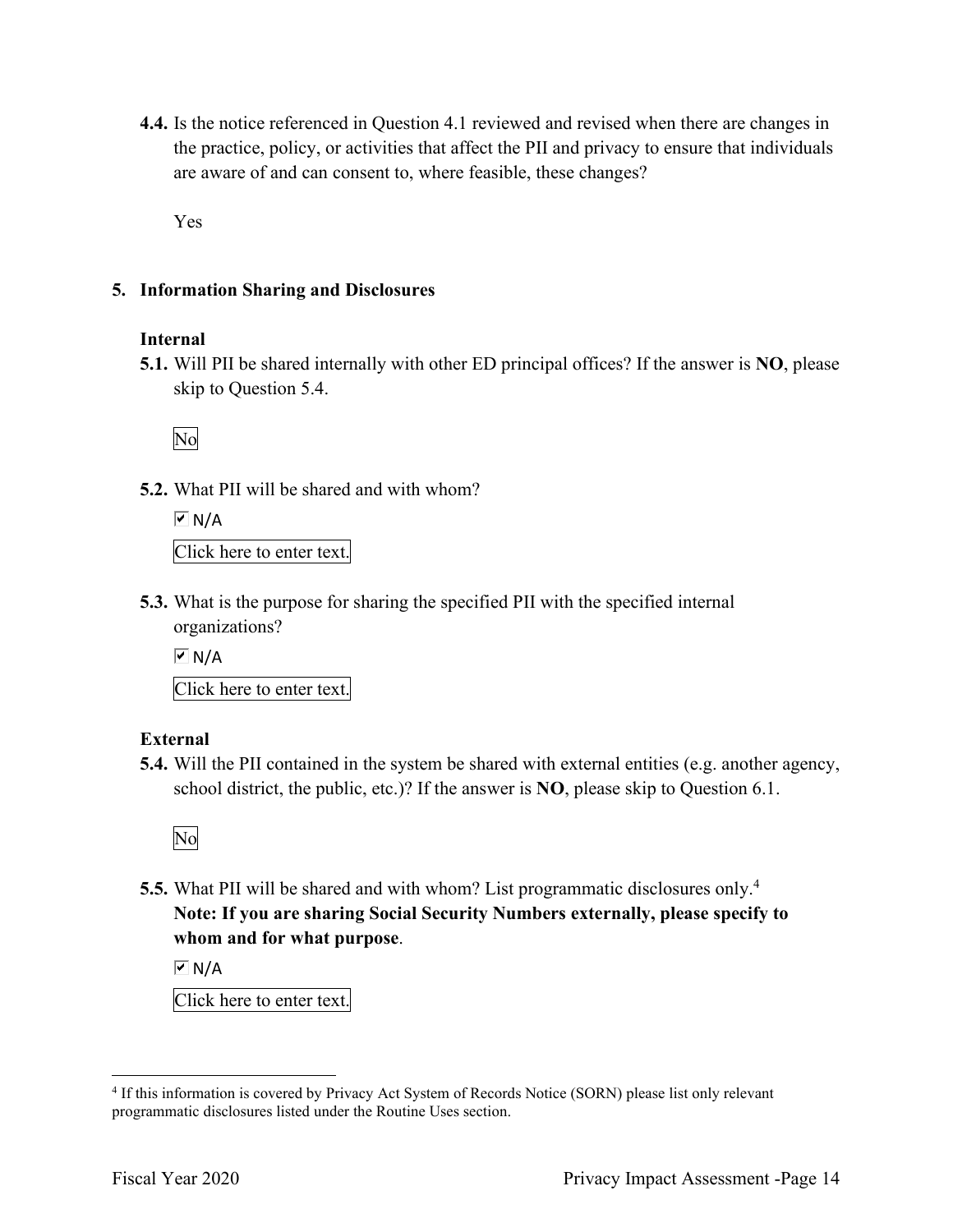- **5.6.** What is the purpose for sharing the PII with the specified external entities?
	- Click here to enter text.  $\overline{M}$  N/A
- **5.7.** Is the sharing with the external entities authorized?

 $\overline{M}$  N/A

Click here to select.

**5.8.** Is the system able to provide and retain an account of any disclosures made and make it available upon request?

 Click here to select.  $\overline{M}$  N/A

 **5.9.** How is the PII shared with the external entity (e.g. email, computer match, encrypted line, etc.)?

 Click here to enter text.  $\overline{M}$  N/A

**5.10.** Is the sharing pursuant to a Computer Matching Agreement (CMA), Memorandum of Understanding (MOU), or other type of approved sharing agreement with another agency?

 $\overline{M}$  N/A

Click here to select.

**5.11.** Does the project place limitation on re-disclosure?

 $\overline{M}$  N/A

Click here to select.

#### **6. Redress**

**6.1.** What are the procedures that allow individuals to access their own information?

## **NCELA**

## Contact Us Form

Users will not have access to their own information. This information is not required to be updated. It's a one-time submission of a form that sends an email to project staff.

## Title III Office Contact Information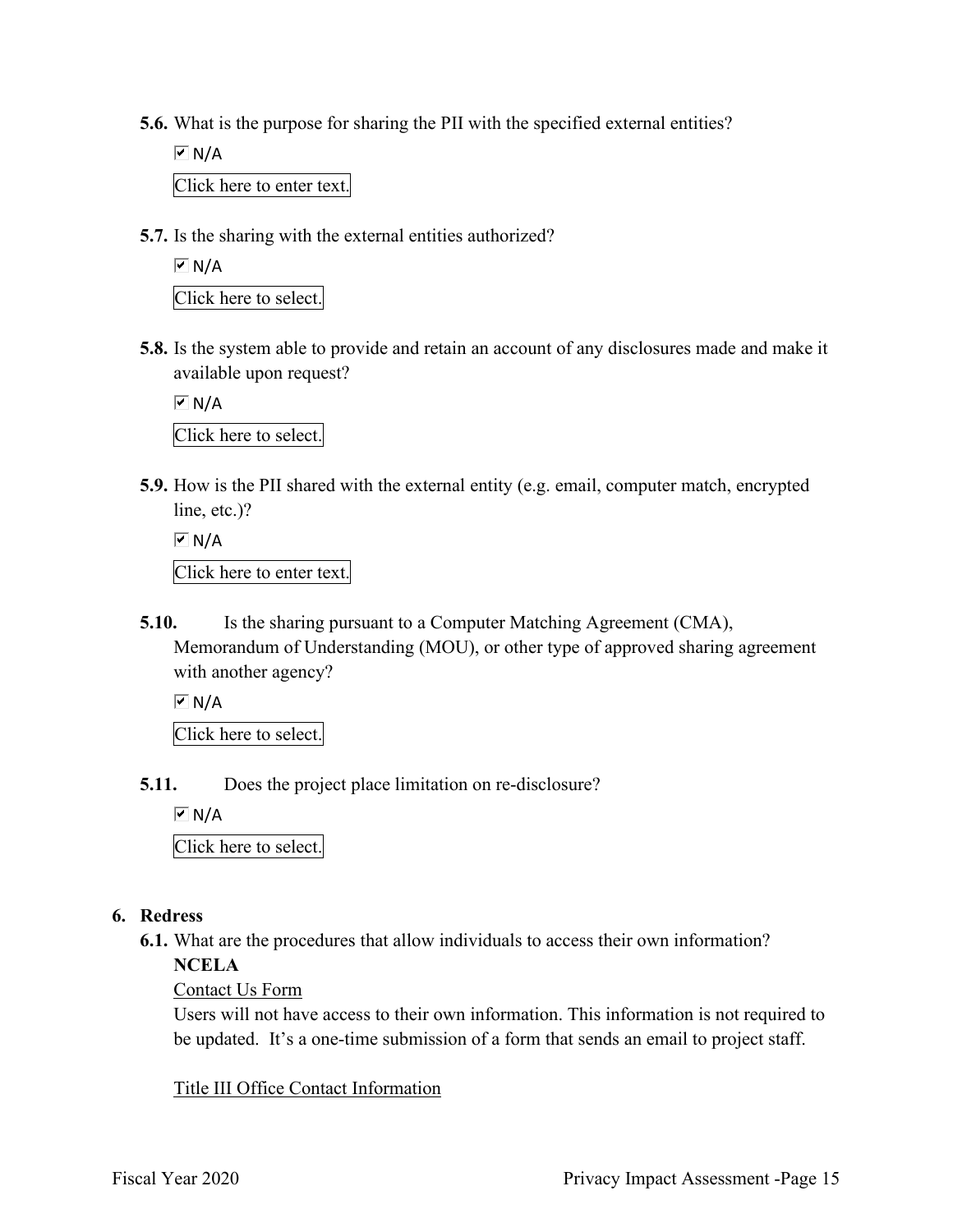This information is publicly available and can be accessed on the SEA's public-facing website.

### Constant Contact – Email List Subscription Signup Form

Email list subscribers can access and update their profile information by clicking the "update profile" link in the emails received through their subscription.

#### Grant Application

Grant application information is available to the grantees through the G5 system and it is also publicly available.

## **KMS**

Grantees can view and update their contact information from within the profile page of the KMS.

**6.2.** What procedures are in place to allow the subject individual to correct inaccurate or erroneous information?

## **NCELA**

#### Contact Us Form

This information is not required to be updated. It's a one-time submission of a form that sends an email to project staff.

#### Title III Office Contact Information

 This information is publicly available; however SEA's are responsible for updating their own contact information.

#### Constant Contact – Email List Subscription Signup Form

Email list subscribers can update their profile information by clicking the "Update profile" link in the emails received through their subscription.

#### Grant Application

 The application is static, however if point of contact updates were required, a grantee would need to update the contact information via G5 and then contact their OELA program officer to notify them of the update.

#### **KMS**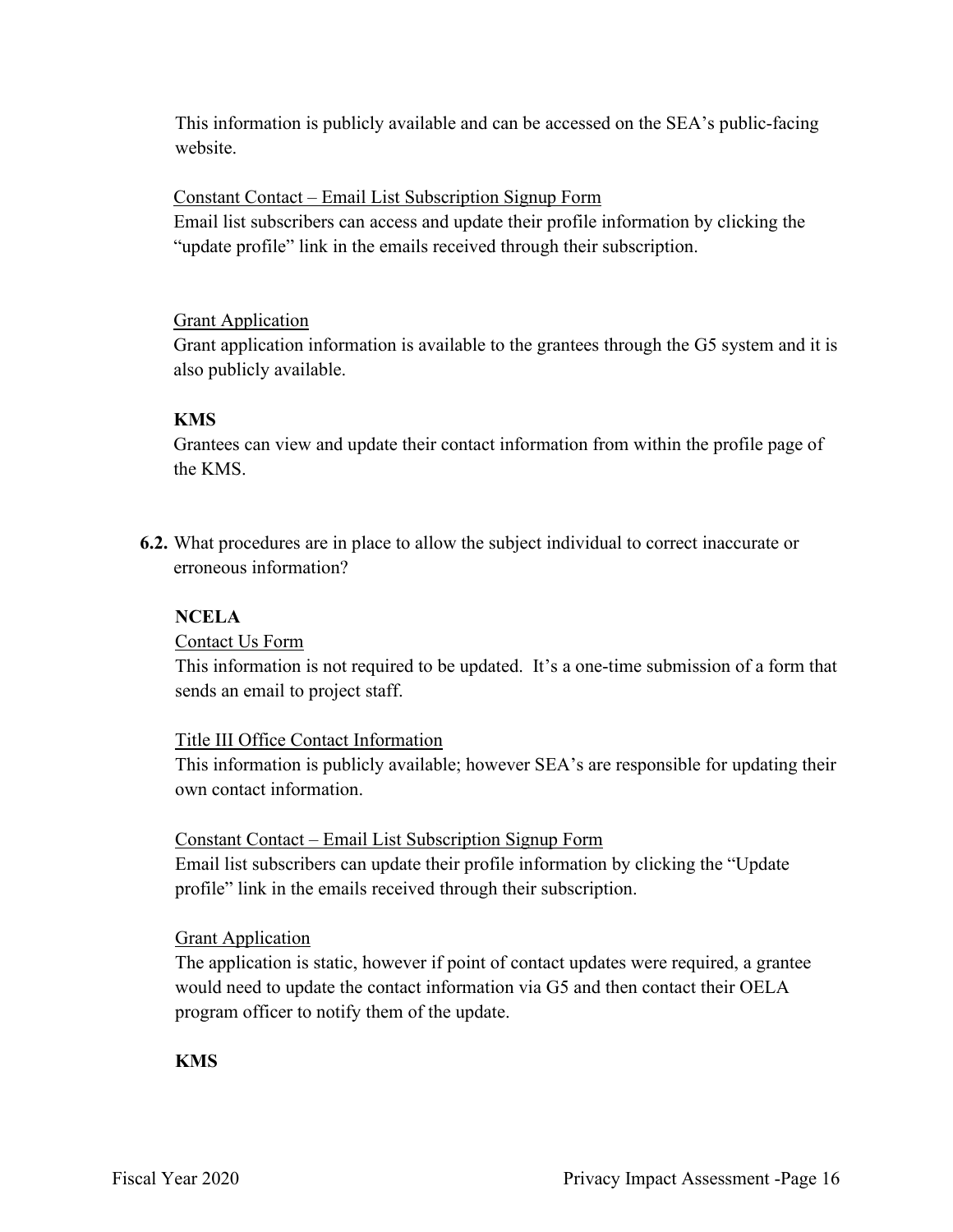Grantees can update their profile information from with the KMS website at any time, after logging in with their email address and password.

**6.3.** How does the project notify individuals about the procedures for correcting their information?

## **NCELA**

#### Contact Us Form

This information is not required to be updated. It's a one-time submission of a form that sends an email to project staff and is not stored.

#### Title III Office Contact Information

The SEA's are responsible for updating their contact information. We do not notify an SEA.

 Constant Contact – Email List Subscription Signup Form All emails sent via Constant Contact have a footer that includes an unsubscribe and update profile link.

#### Grant Application

Grantees are responsible for updating the contact information via G5 on an annual basis.

## **KMS**

Authenticated grantees have access to their profile page from within the KMS website and can update the information on a quarterly basis when submitting their quarterly progress reports.

## *7.* **Safeguards**

 *If you are unsure which safeguards will apply, please consult with your ISSO.* 

 system and build privacy extensions to the extent feasible? **7.1.** Does the principal office work with their CSO/ISSO to build privacy & security into the

Yes

## **7.2.** Is an Authority to Operate (ATO) required?

Yes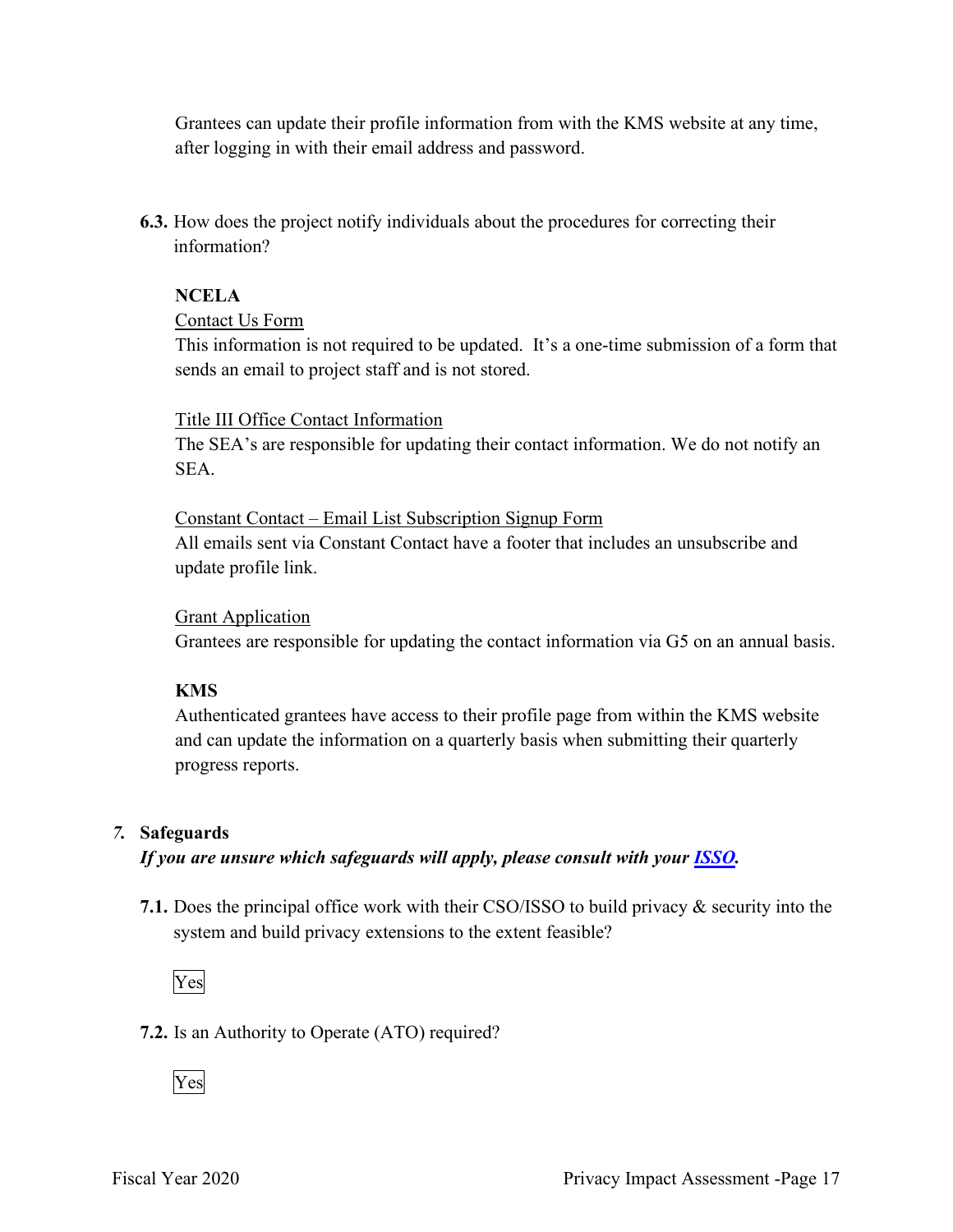**7.3.** Under NIST FIPS Pub. 199, what is the security categorization of the system: **Low, Moderate, or High?** 

 $\Box$  N/A Low

**7.4.** What administrative, technical, and physical safeguards are in place to protect the information?

## **NCELA**

Information collected on the NCELA website is accessible only to authorized users. Physical security of electronic data will be maintained in a secured data center, access to which is controlled by multiple access controls. NCELA has technical and administrative controls in place that are compliant with the Federal Information Security Modernization Act (FISMA) and with National Institute of Standards and Technology (NIST) standards. NCELA also operates under an approved Authorization to Operate.

 at the Constant Contact webpage. When users select a link to go to Constant Contact, the Department provides them with notice that they are leaving the ED environment and are going to the Constant Contact environment. That environment has strong security, a description of which can be found

 As the system is housed on a virtual server and is a public-facing website, all usage and remote access to the NCELA server is regulated by Amazon Web Services Security user access are based on the least privilege concept and practices. Login access to system servers can only be performed from the NCELA internal network. Permitted Groups based on specific IP Addresses.

 Administrator. The staff is responsible for responding to the emails to provide For the Contact Us form, Emails are sent to a shared mailbox controlled the System assistance and have access to the information for that purpose. PII is only accessible by select staff who have been granted access to the Constant Contact account and contact us, and only staff who require access to the information are granted access.

## **KMS**

 Information collected on the KMS website is accessible only to authorized users. Physical security of electronic data will be maintained in a secured data center, access to which is controlled by multiple access controls. NCELA has technical and administrative controls in place that are compliant with the Federal Information Security Modernization Act (FISMA) and with National Institute of Standards and Technology (NIST) standards. NCELA also operates under an approved Authorization to Operate.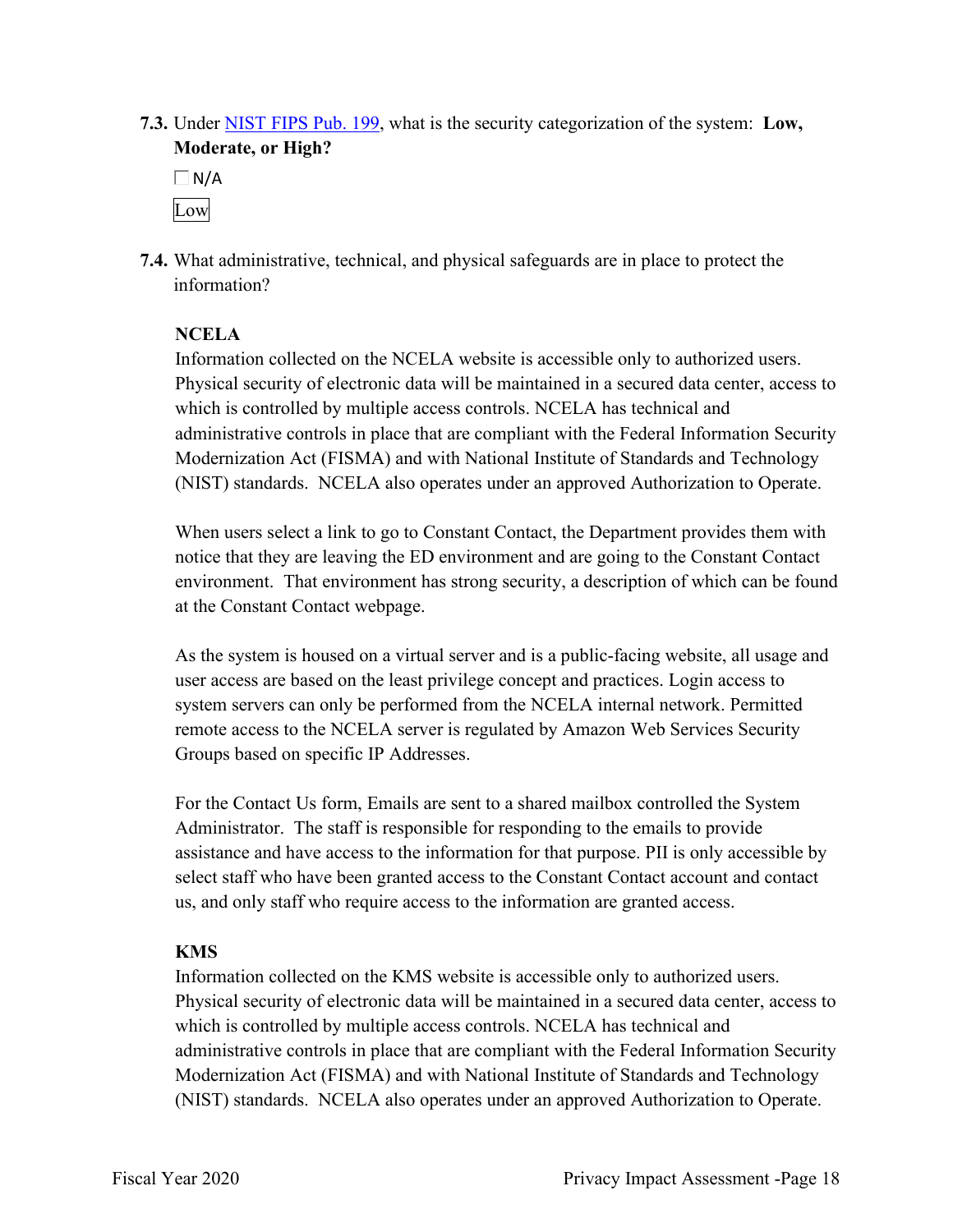Access to the KMS website requires authentication (username and password). Information is transmitted using TLS 1.2.

The KMS system utilizes ASP.NET Identity for User Management, including Authentication and Authorization. ASP.NET Identity is a proven software library provided by Microsoft. This framework manages user credentials. No passwords are stored in the system."

 Password hashes are a one-way encryption scheme and cannot be reversed. "Password hashes are stored and encrypted with a Salt as per OWASP specifications.

 **7.5.** Is the information in the system appropriately secured in accordance with the IT security requirements and procedures as required by Federal law and policy?

Yes

**7.6.** Has a risk assessment been conducted where appropriate security controls to protect against that risk have been identified and implemented?

Yes

 ensure the security controls continue to work properly at safeguarding the PII. **7.7.** Please describe any monitoring, testing or evaluation conducted on a regular basis to

The following is applicable to all collections under NCELA and KMS:

 relevant and necessary, then PII will be properly destroyed. The destruction or disposal Act and records control schedules approved by the National Archives and Records PII is regularly reviewed to determine whether the PII is still relevant. If PII is no longer of PII will be conducted in accordance with any litigation holds and the Federal Records Administration (NARA).

#### **8. Auditing and Accountability**

 **8.1.** How does the system owner assess and ensure that the PII is used in accordance with stated practices in this PIA?

The following is applicable to all collections under NCELA and KMS: